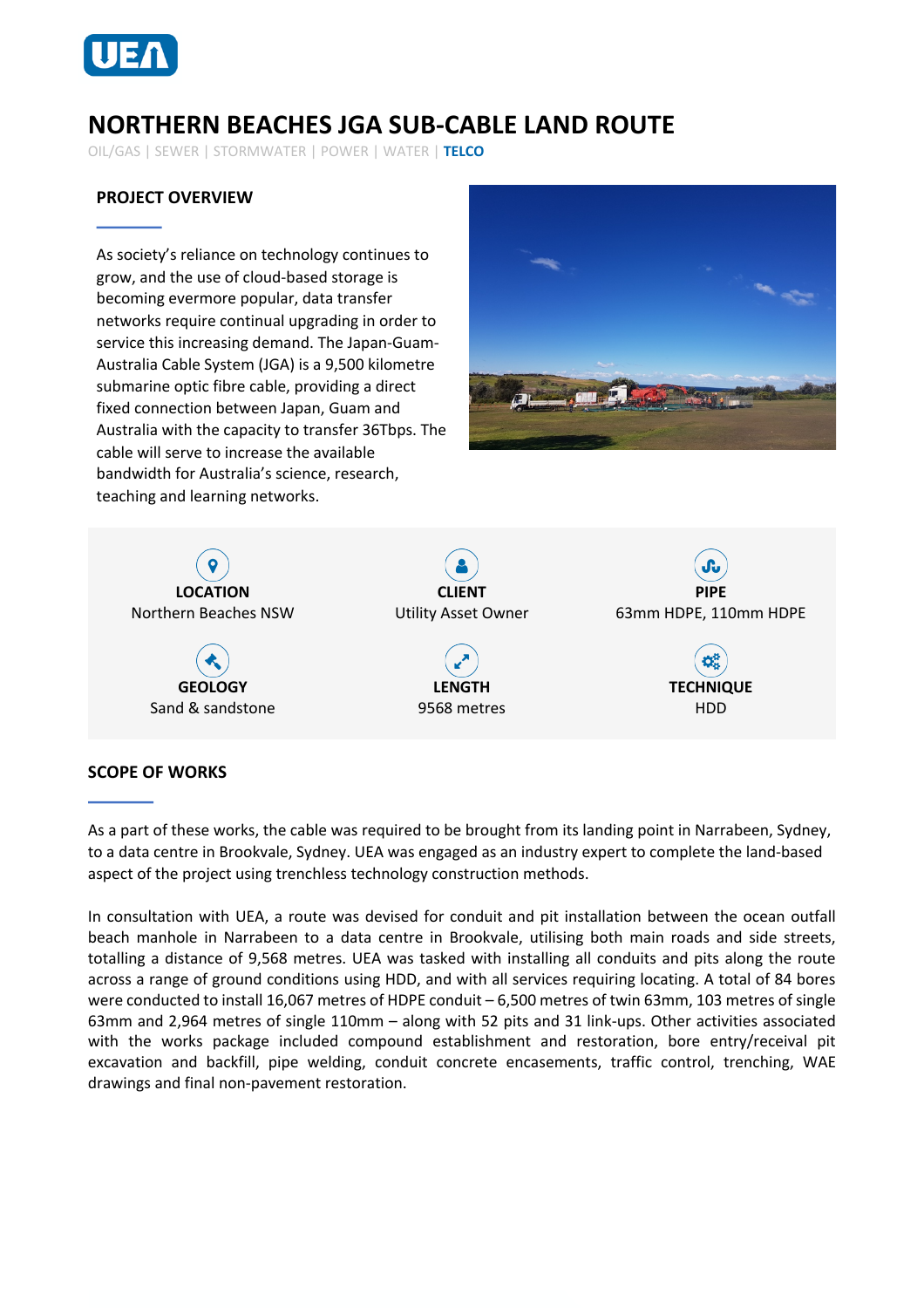

## **PITTWATER ROAD**

Slightly more than half of the project distance was located along Pittwater Road. Opened in the 1930s, Pittwater Road is the main arterial road between Manly and Mona Vale servicing over 39,000 vehicles per day. As the major thoroughfare in the area, working hours on Pittwater Road were restricted to 7am-2:30pm with an approved Road Opening Permit and traffic control in place. A clearway was also present from 3pm-7pm. requiring the majority of equipment and machinery to be demobilised at the end of each shift and remobilised the following day, again reducing the total productive work hours each shift.

Utility development must occur simultaneously to infrastructure development in order to be able to cope with the added demand, resulting from the infrastructure development. Due to the age and arterial nature of Pittwater Road, many utility upgrades and additions have been installed previously, filling the allocated alignments for any new services. UEA assisted in locating existing services and finding potential spaces for this new utility to be installed in, with the requirement that a supplied large haul pit was required every 250 metres and large joint pit every 2.5 kilometres. Furthermore, it was known that several international optic fibres would need to be crossed, again reducing the available room in the allocated alignment as these optic fibre cables required minimum clearance distances from other services. Using a combination of nondestructive electronic locating tools and potholing, UEA was able to locate the largest available spaces within the existing utilities, however not all these gaps were large enough for the required pits. On a case-by-case basis, UEA worked with the client to solve this issue by proposing alternate solutions including pit specification changes and relocating pits onto side streets.

Ground conditions along Pittwater Road varied greatly, as the road alignment not only follows the undulations of the areas hills and flats, but also varies its distance from the ocean. This resulted in UEA encountering an array of ground conditions from rock formations to sandstone to unstable sands with the latter posing the greatest challenge due to its cohesionless properties and the high vibration environment created by Pittwater Road traffic. UEA's mud engineers had to formulate a brew of drill mud that could stabilise the bore against collapse, whilst still effectively transporting cuttings out of the bore.

#### **CHALLENGES**

- Locating adequate room for pits to be installed.
- Crossing and boring alongside existing services including international optic fibres.
- A portion of footpath along Pittwater Road had been recently replaced with reinforced pavement causing interference between the drill head and the walk-over tracking system.
- Contaminated ground was encountered at several locations across the project, requiring the drill mud and excavated material to be kept separate from all other material to prevent cross contamination and all plant and equipment used to collect or transport said material decontaminated after use.
- Limited working hours and a tight project deadline required up to three drill rigs and three civil crews onsite at once.
- Managing ground water due to the proximity of the project to the ocean.
- Working in and around the heavy traffic of Pittwater Road and the narrow back streets of the Northern Beaches.
- Pipe could not be strung out prior to pipe-pull due to driveway access requirements and lack of room.
- Managing excavations in unstable ground, especially during rain periods.